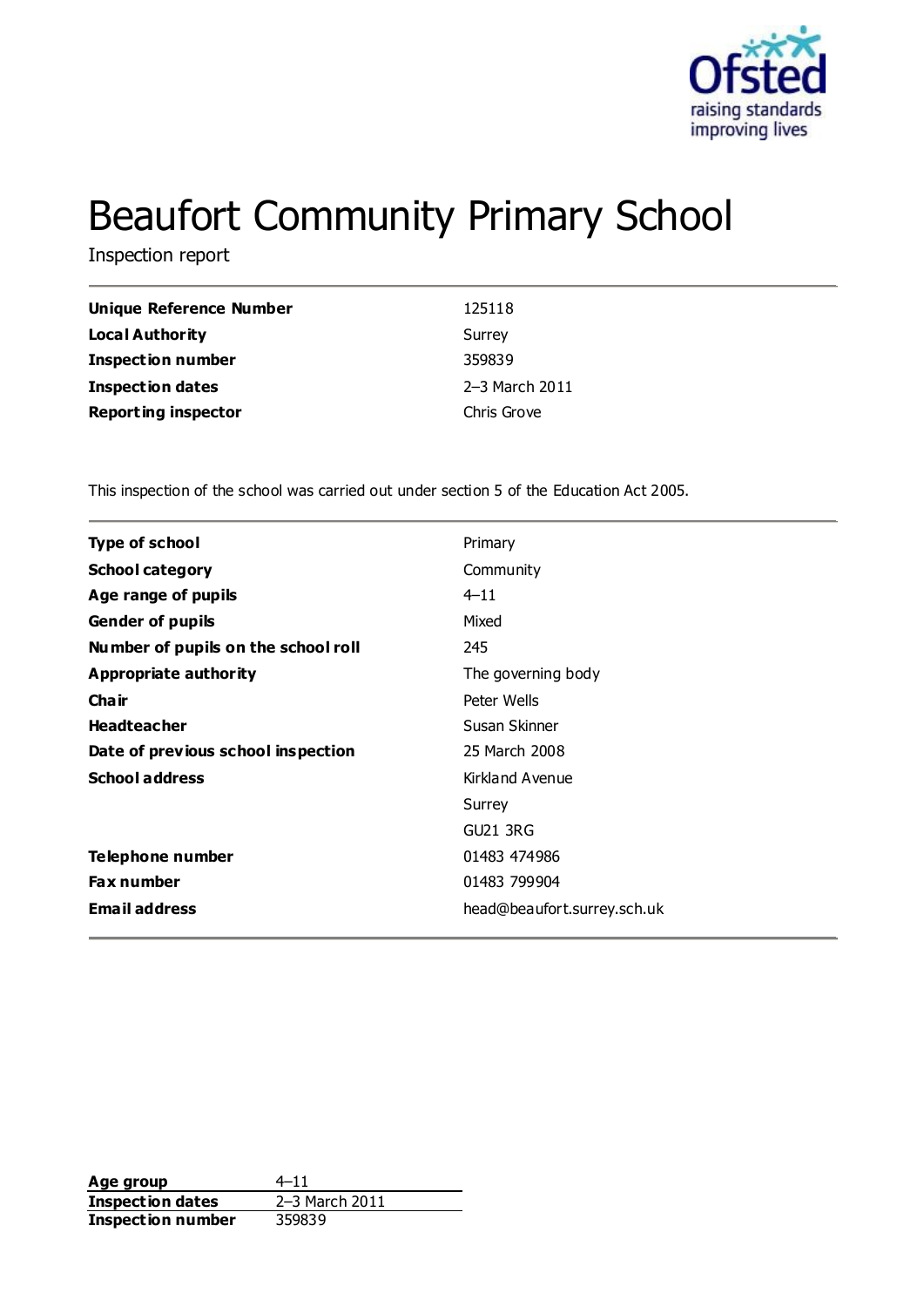The Office for Standards in Education, Children's Services and Skills (Ofsted) regulates and inspects to achieve excellence in the care of children and young people, and in education and skills for learners of all ages. It regulates and inspects childcare and children's social care, and inspects the Children and Family Court Advisory Support Service (Cafcass), schools, colleges, initial teacher training, work-based learning and skills training, adult and community learning, and education and training in prisons and other secure establishments. It assesses council children's services, and inspects services for looked after children, safeguarding and child protection.

Further copies of this report are obtainable from the school. Under the Education Act 2005, the school must provide a copy of this report free of charge to certain categories of people. A charge not exceeding the full cost of reproduction may be made for any other copies supplied.

If you would like a copy of this document in a different format, such as large print or Braille, please telephone 0300 123 4234, or email **[enquiries@ofsted.gov.uk](mailto:enquiries@ofsted.gov.uk)**.

You may copy all or parts of this document for non-commercial educational purposes, as long as you give details of the source and date of publication and do not alter the documentation in any way.

To receive regular email alerts about new publications, including survey reports and school inspection reports, please visit our website and go to 'Subscribe'.

Royal Exchange Buildings St Ann's Square Manchester M2 7LA T: 0300 123 4234 Textphone: 0161 618 8524 E: **[enquiries@ofsted.gov.uk](mailto:enquiries@ofsted.gov.uk)**

W: **[www.ofsted.gov.uk](http://www.ofsted.gov.uk/)**

© Crown copyright 2011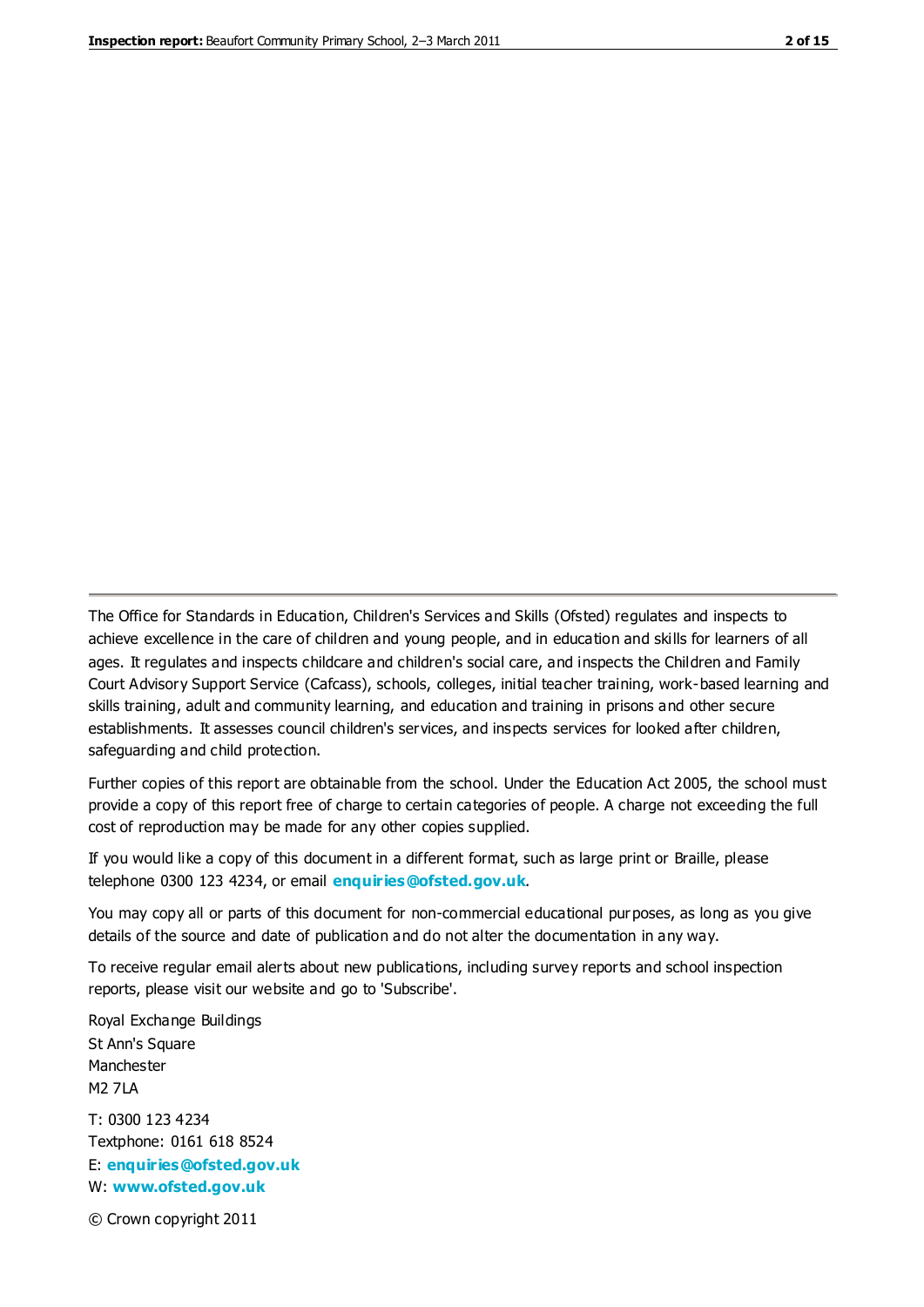## **Introduction**

This inspection was carried out by three additional inspectors. They observed 12 lessons taught by 10 teachers. Meetings were held with groups of pupils, with members of the governing body and with staff. Inspectors observed the school's work, and looked at analyses of pupils' attainment and progress, records of governing body meetings, the school's development planning and documents relating to monitoring, safeguarding and the curriculum. Inspectors analysed inspection questionnaires returned by 139 parents and carers as well as those completed by 24 members of staff and 121 pupils.

The inspection team reviewed many aspects of the school's work. It looked in detail at a number of key areas.

- The extent to which the school's monitoring of pupils' outcomes and the quality of provision leads to accurate self-evaluation.
- The extent of children's academic progress and personal development, and the quality of provision and leadership, in the Early Years Foundation Stage.
- The effectiveness of the school's teaching and use of assessment in accelerating pupils' progress.
- How well the school's provision promotes pupils' personal development.

# **Information about the school**

Beaufort Community Primary School is located on the outskirts of Woking and is of a similar size to the average primary school. The large majority of pupils are of White British or of Other White heritage, and others are from a wide range of different ethnic backgrounds. The number of pupils known to be eligible for free school meals is broadly average. The proportion of pupils who speak English as an additional language is above average. The number of pupils with special educational needs and/or disabilities, principally moderate learning difficulties, is broadly average. The Early Years Foundation Stage provision consists of two Reception classes. The breakfast club and the after-school club, which are managed by the governing body, were also included in this inspection. The school has achieved national accreditations including the Healthy Schools and Activemark awards and the Basic Skills Quality Mark. It is also an Investor in People.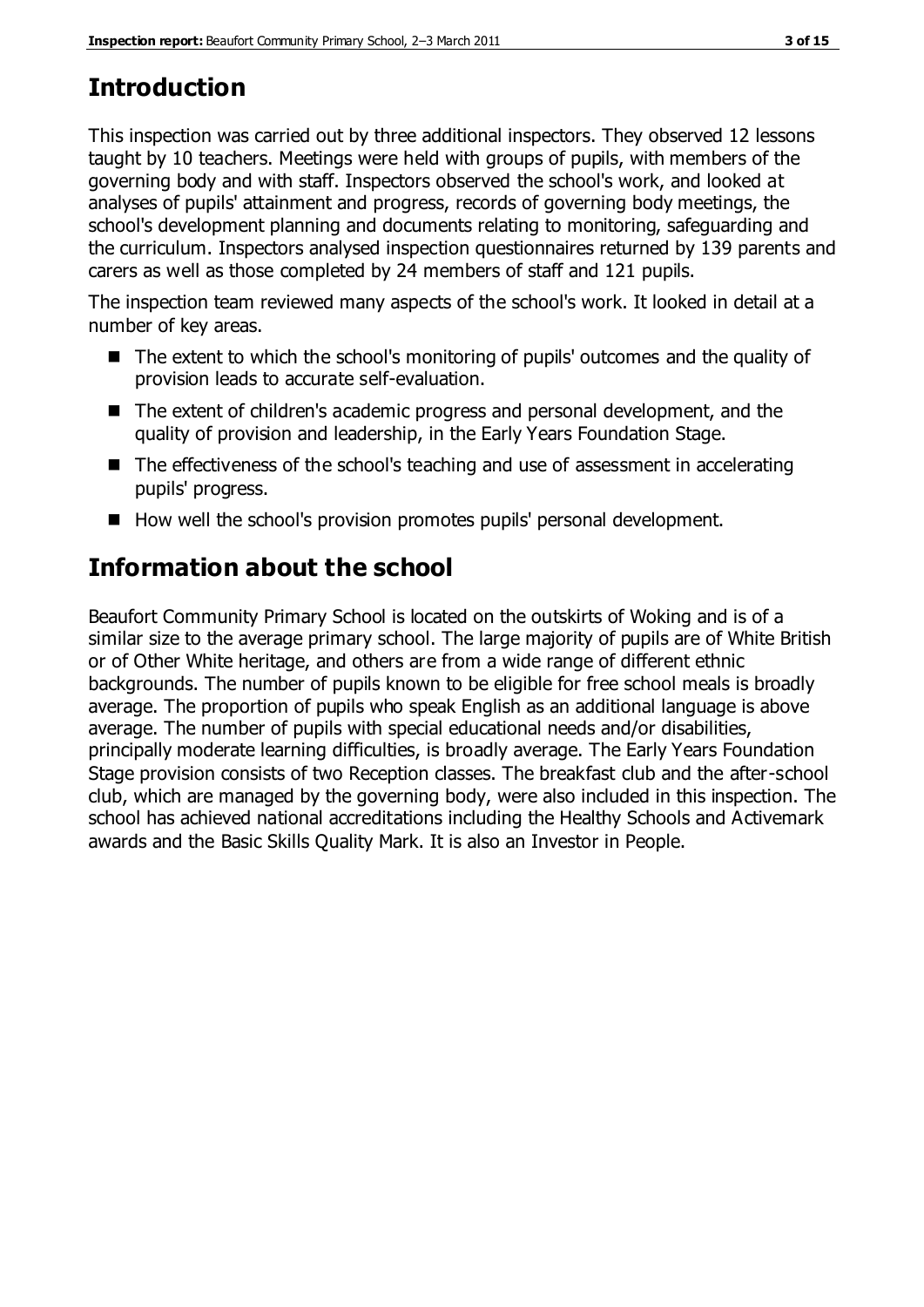### **Inspection judgements**

| Overall effectiveness: how good is the school? |  |
|------------------------------------------------|--|
|------------------------------------------------|--|

### **The school's capacity for sustained improvement 2**

### **Main findings**

Beaufort Community Primary is a good school. The headteacher has a well-judged approach to leadership, and has developed a strong team spirit among the staff, with good support from the assistant headteachers. Most members of staff who completed the questionnaire agreed that they were proud of the school, and that their contribution was valued. This results in the strongly positive ethos, which is praised by parents and carers. Almost all of those who returned a questionnaire agreed that their children enjoy school, and the very great majority were happy with their children's experience. One delighted parent wrote that, 'The headteacher has done a fabulous job at Beaufort. Beaufort staff value every child.' Another described it as a 'fantastic school that has improved month by month', while a third commented that, 'Beaufort Primary has improved greatly in the last three or four years'.

Members of the teaching and support staff share the headteacher's inclusive vision, and this leads to their close, trusting relationships with the pupils. The positive atmosphere is well set with the children in the Reception classes, and pervades the whole school. Staff are particularly good at identifying and supporting pupils' needs. Pupils' good personal development is the result of the strong emphasis on pastoral care. Pupils' attendance is low, but is rapidly improving as a result of the range of measures taken by the school.

Children get off to a satisfactory start in the Early Years Foundation Stage. Although children's achievement in most aspects of learning in this Stage reaches expectations, their achievement in reading and writing is markedly lower. Staff assess children's progress carefully, but do not always make full use of this information in planning the next steps in their learning in these subjects. Pupils' achievement is good by the end of Key Stage 2. Over the last three years, attainment has been broadly average by the end of Year 6. However, attainment is higher and progress is better in English than in mathematics. Pupils' good progress is the result of good teaching.

The senior leadership team provides strong ambition and drive, leading to the secure climate for learning. Leaders collaborate well to evaluate outcomes and provision. Weaknesses that were identified at the last inspection have been successfully addressed. For instance, teaching now involves better challenge because of improved lesson planning and the more consistent match of tasks to pupils of different levels of ability. Behaviour and attentiveness are now good. The use of data to track attainment and progress has improved. There are well-developed arrangements to monitor the effectiveness of teaching through regular observations, and scrutiny of teachers' planning and of pupils' work, resulting in robust self-evaluation. Given these developments, the school has a good capacity to sustain improvement.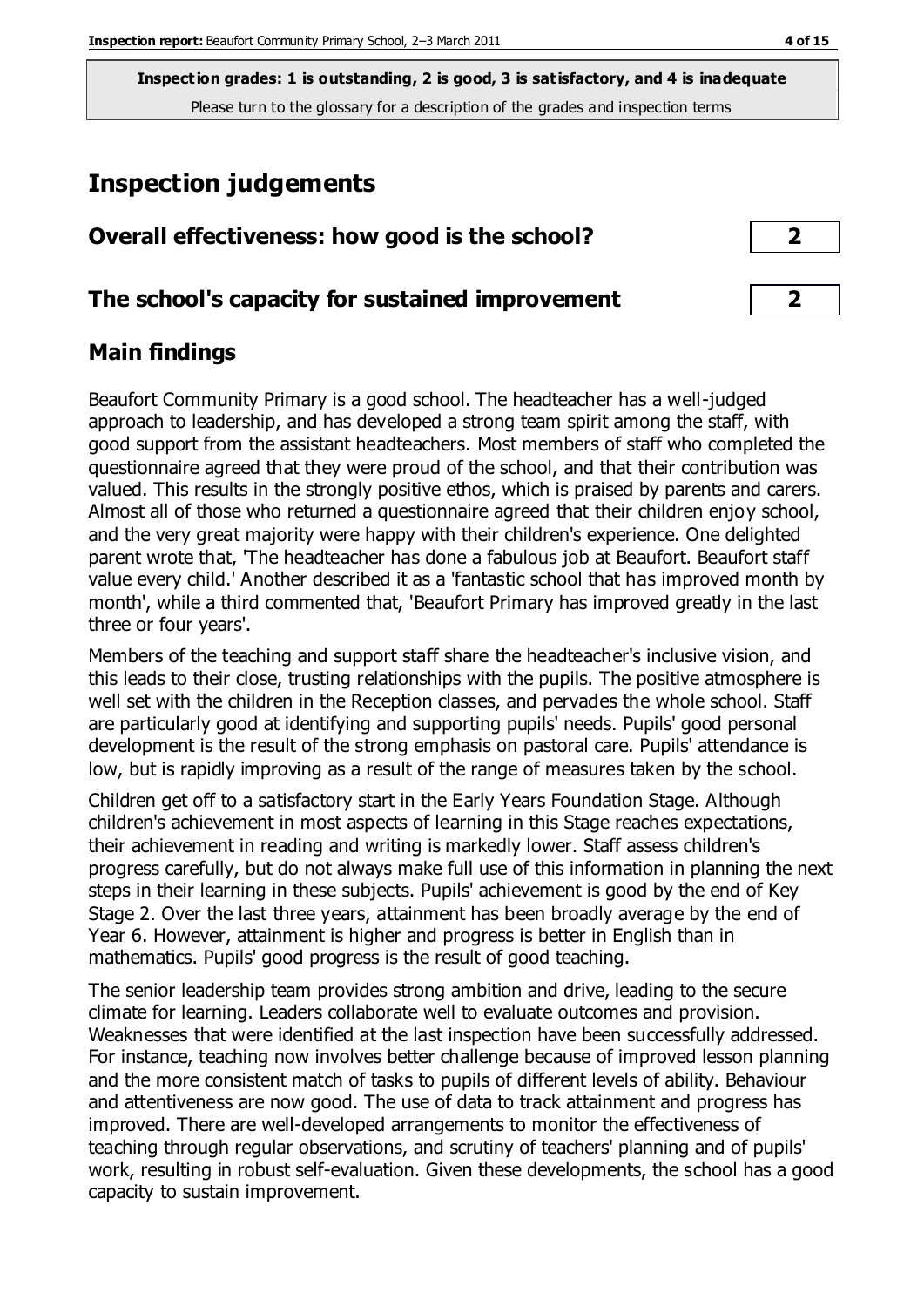### **What does the school need to do to improve further?**

- Raise pupils' standards and accelerate their progress in mathematics by:
	- improving the consistency of teachers' marking of pupils' work in order to provide  $$ better feedback about what they need to do to improve
	- $=$  embedding the use of target-setting so as to ensure that pupils know and understand the next steps in their learning.
- **IMPROVE CHILD THEORY EXAM** In reading and writing in the Early Years Foundation Stage, in order to match their higher achievement in other areas, through making better use of information from assessments.
- By December 2011, use the school's procedures to promote good attendance so that the attendance rate of all pupils reaches or exceeds the national average.

### **Outcomes for individuals and groups of pupils 2**

Pupils enjoy their time in school and achieve well. When children enter the school, their knowledge and skills are generally well below typical expectations. Pupils make good progress, although there is some variation between year groups, and for the most part progress is better in reading and writing than in mathematics. However, in a well-planned lesson in mathematics about how to handle and interpret survey information, pupils in Year 2 made good progress. They were first given good opportunities to explain the meaning of words such as 'data' and 'accurate', and the teacher also ensured that they were confident about their different tasks before they started work. In a successful lesson in Year 4, pupils made good progress in learning how to turn brief notes into sentences and paragraphs because the learning was well paced and sequenced, and the pupils understood the criteria for successful work. Those pupils who have special educational needs and/or disabilities, and those who are learning English as an additional language, also progress well, because teaching is well tailored to their needs and assistants offer them good support.

Pupils are well behaved in the playground and around the school. Most behave maturely in lessons, are attentive to their teachers, and cooperate sensibly with others. Pupils feel safe in school, because there is little bullying, and they are confident in adults if difficulties arise. Their spiritual awareness is well developed through reflection in assemblies, and their good moral and social development is seen in positive relationships with others. However, understanding of cultural diversity is less well developed than other aspects. Pupils practise healthy lifestyles. In addition to two hours weekly of physical education and games, there is good participation in after-school activities, of which there is a wide range. Uptake of healthy school lunches is good, and those who bring packed lunches understand the value of a well-balanced diet. The Healthy Schools and Activemark awards are testimony to pupils' good understanding of healthy living.

Pupils make good contributions within school and to some extent in the local community. There are good opportunities to take on responsible roles. For example, pupils in Year 6 read to children in the Reception classes. School councillors are proud of their positive impact, for instance in fund raising and in suggesting improvements to the school, such as new playground equipment. Overall attendance is low, in part because of unauthorised term-time holidays, extended family visits overseas, and medical issues specific to a few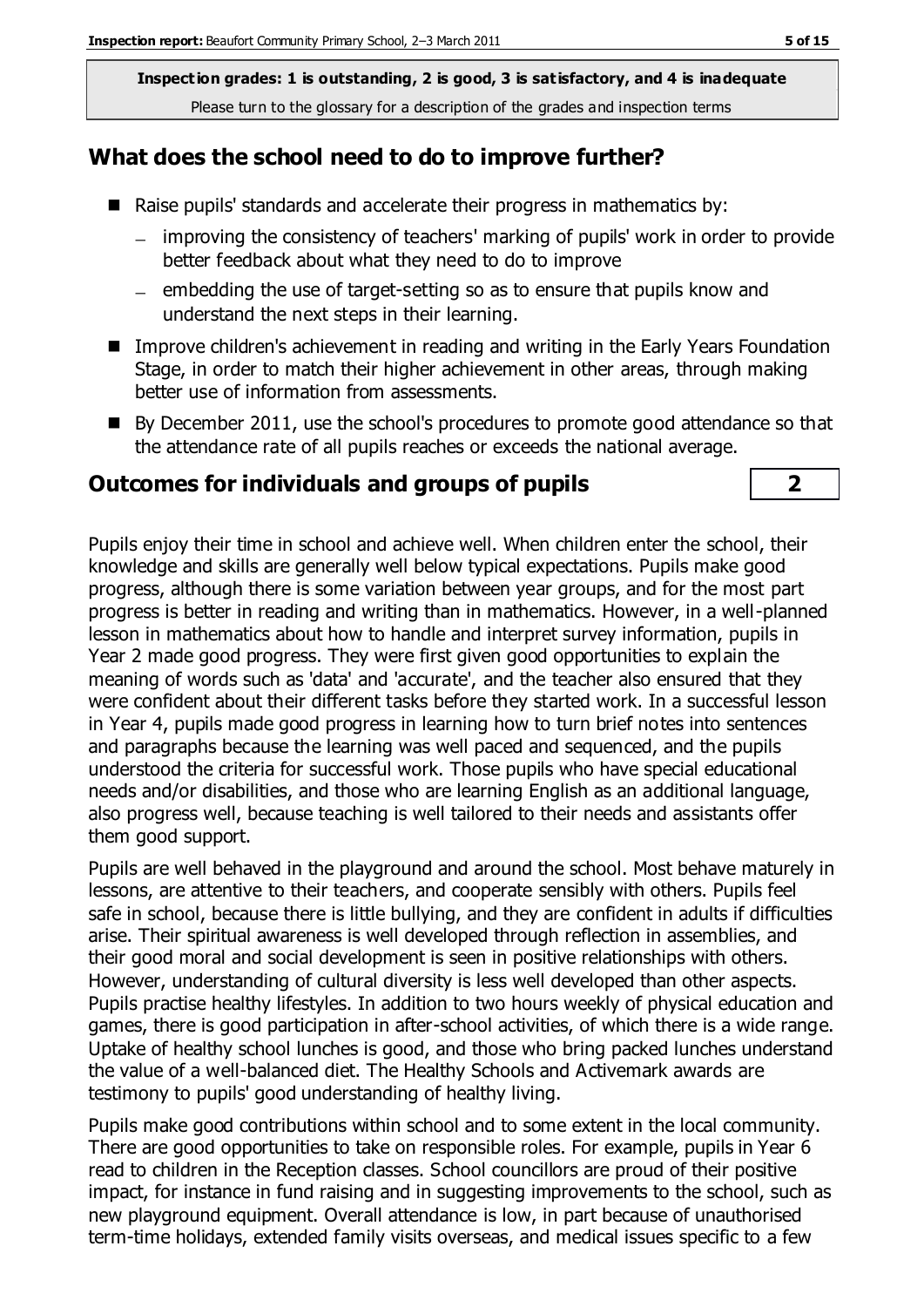# **Inspection grades: 1 is outstanding, 2 is good, 3 is satisfactory, and 4 is inadequate**

Please turn to the glossary for a description of the grades and inspection terms

pupils. However, the rapid improvement demonstrates the school's considerable success in reducing the numbers who are persistent absentees. The use of strategies such as 'learning partners' in lessons develops good workplace skills. Pupils in Year 5 learn good enterprise skills through a project to research and set up a healthy tuck shop. Together with pupils' sound skills in literacy and numeracy, this means that they are satisfactorily prepared for the next stage of their education.

**Pupils' achievement and the extent to which they enjoy their learning 2** Taking into account: Pupils' attainment<sup>1</sup> 3 The quality of pupils' learning and their progress  $\vert$  2 The quality of learning for pupils with special educational needs and/or disabilities and their progress 2 **The extent to which pupils feel safe 2 Pupils' behaviour 2 The extent to which pupils adopt healthy lifestyles 2 The extent to which pupils contribute to the school and wider community 2 The extent to which pupils develop workplace and other skills that will contribute to their future economic well-being 3** Taking into account: Pupils' attendance<sup>1</sup> 4 **The extent of pupils' spiritual, moral, social and cultural development 2**

These are the grades for pupils' outcomes

<sup>1</sup> The grades for attainment and attendance are: 1 is high; 2 is above average; 3 is broadly average; and 4 is low

### **How effective is the provision?**

Teachers set a good pace in lessons, and communicate high expectations to pupils. Clear lesson objectives and criteria for successful work ensure that learning is purposeful. Teaching assistants are well deployed. In class, they offer good support to pupils, especially those with special educational needs and/or disabilities, so that they progress well. In addition, some assistants make effective wider contributions through their specialist coordinator roles, for example to support those pupils who are learning English as an additional language. In lessons, teachers often use assessment information well, for instance by directing more challenging questions to the most able pupils. However, the marking of pupils' work in mathematics does not consistently provide advice about improvement. Although the school sets targets, not enough use is made of them in mathematics to clarify for pupils the next steps in their learning.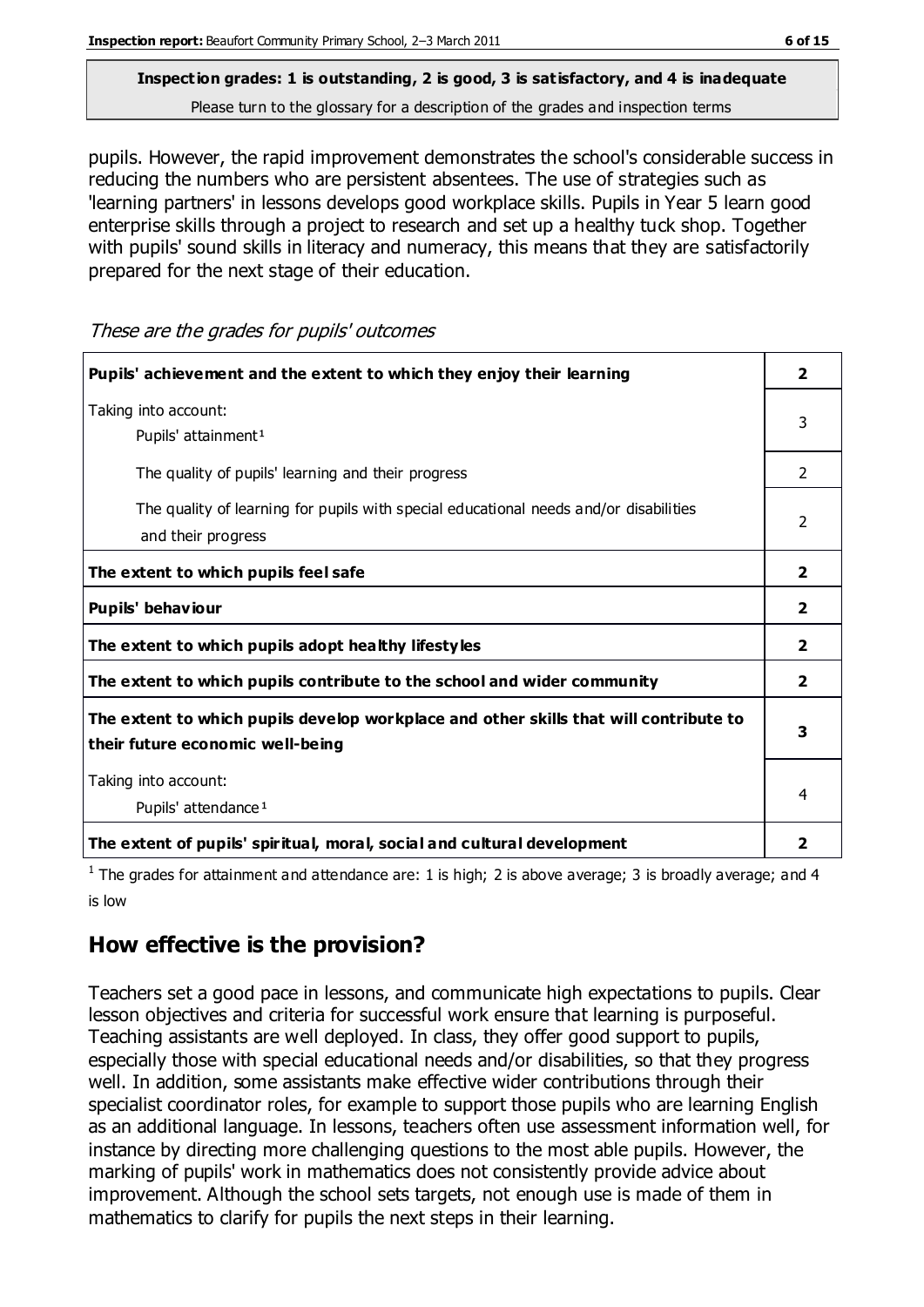The curriculum is carefully planned to develop basic skills, but also to ensure a good balance and good links between subjects, and to motivate pupils. The Basic Skills Quality Mark attests to the school's good focus on pupils' skills in literacy and numeracy. Pupils also have good opportunities to apply their skills in information and communication technology (ICT) in other subjects. Lessons in personal, social and health education support their personal development well. The good deployment of a teaching assistant in the specialist coordinator role enables the school to offer French to pupils in Years 3 to 6. Partnership work extends the school's provision well, for example through the inclusion of lacrosse and rugby in the sports programme. The curriculum is considerably enhanced by themed events, such as the National Gallery's imaginative 'Take One Picture' initiative, in which all classes participate. In Years 4 and 6, the visits programme is extended to include residential experience, in which the school makes every effort to ensure that pupils from all backgrounds are involved. There is good participation in the wide-ranging programme of extra-curricular activities.

The school's environment is welcoming for pupils and parents. Staff are strongly committed to the caring ethos, and make good provision to meet pupils' needs. Good arrangements smooth pupils' transition from Reception to Year 1, and to secondary education. Sensitive and supportive help is given to vulnerable pupils and their families, as several parents and carers gratefully acknowledge. In cooperation with the home link support worker, the school has developed a range of strategies resulting in better attendance. The breakfast and after-school clubs serve healthy food and provide good facilities for those who attend.

| The quality of teaching                                                                                    |  |
|------------------------------------------------------------------------------------------------------------|--|
| Taking into account:<br>The use of assessment to support learning                                          |  |
| The extent to which the curriculum meets pupils' needs, including, where relevant,<br>through partnerships |  |
| The effectiveness of care, guidance and support                                                            |  |

These are the grades for the quality of provision

### **How effective are leadership and management?**

The senior team offers committed leadership which results in the clear sense of direction for the school. Furthermore, the school's status as an Investor in People provides evidence for the capacity to secure good staff collaboration with the leadership. Well-organised systems are used to track pupils' progress and to check the quality of provision, with the assistant headteachers acting as the leaders of English and mathematics. To date, there has been more impact in English than in mathematics. However, since the return from leave of the mathematics leader, the school has focused intently on improving progress in this subject, though it is too soon to judge the impact.

The governing body meets all statutory requirements. Governors have a clear understanding of the school's strengths and weaknesses, and offer good support and challenge to the leadership team. The positive questionnaire responses of most parents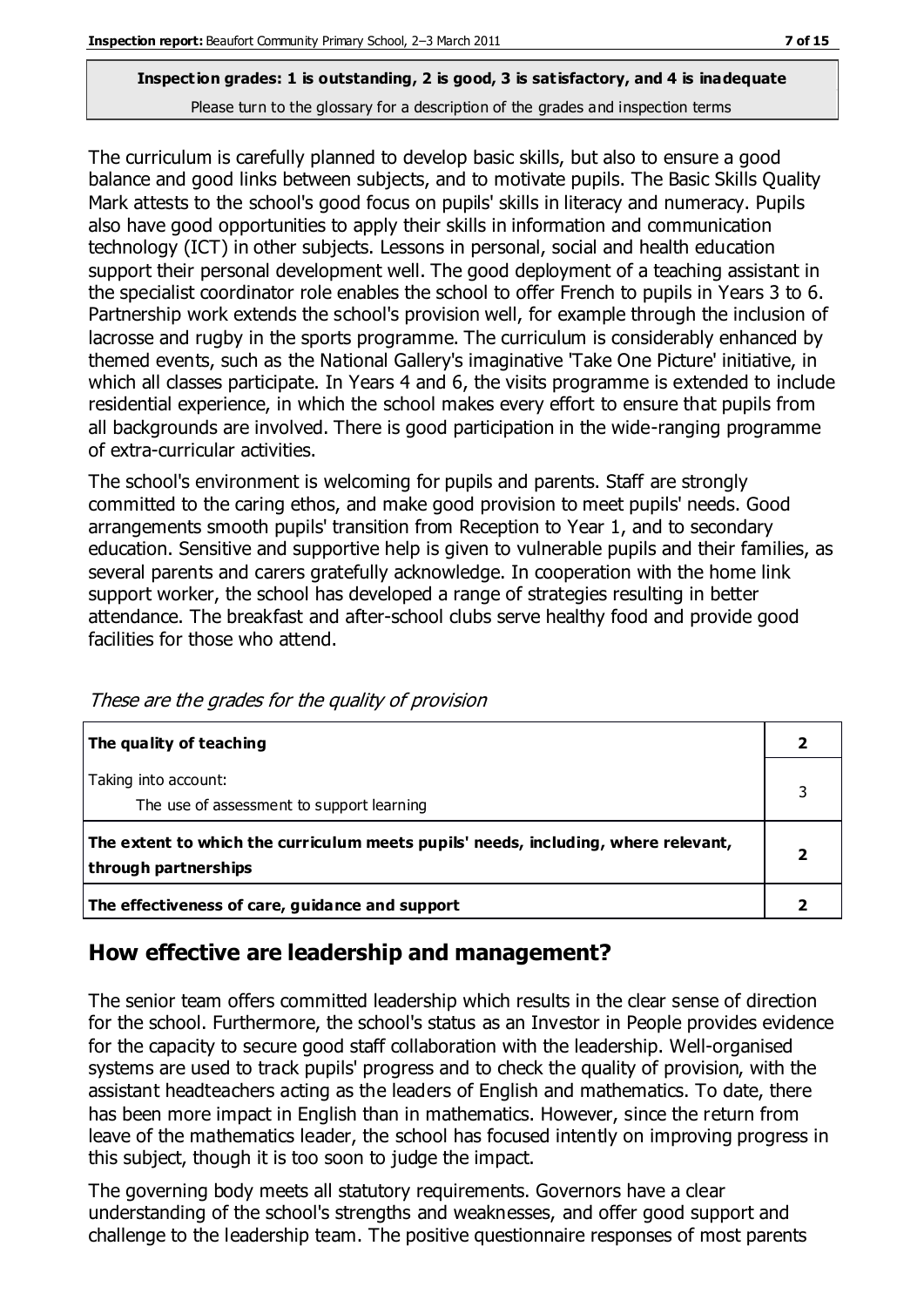and carers attest to their good engagement with the school. Parents and carers also appreciate the approachability of school staff. The school's leadership is committed to the promotion of equal opportunities and tackling discrimination. This leads to good participation by pupils who may be vulnerable. There are no significant differences in performance by different groups of pupils.

The school has assessed its provision for community cohesion, and has developed a clear plan of action. The contributions that are made at the levels of the school itself and of the local community are well developed. However, the school acknowledges that pupils do not have sufficient opportunities to reflect on life elsewhere in the United Kingdom and in different societies in the world, though a link with an orphanage in Kenya has been established. At the time of the inspection, the school's procedures met all the requirements for safeguarding. Arrangements are robust, and where necessary, there is good collaboration with external agencies. The implementation of policies for child protection, anti-bullying and race equality, and risk assessments, safeguards pupils very effectively.

| The effectiveness of leadership and management in embedding ambition and driving<br><b>improvement</b>                                                           | 2 |
|------------------------------------------------------------------------------------------------------------------------------------------------------------------|---|
| Taking into account:<br>The leadership and management of teaching and learning                                                                                   | 2 |
| The effectiveness of the governing body in challenging and supporting the<br>school so that weaknesses are tackled decisively and statutory responsibilities met |   |
| The effectiveness of the school's engagement with parents and carers                                                                                             | 2 |
| The effectiveness of partnerships in promoting learning and well-being                                                                                           | 2 |
| The effectiveness with which the school promotes equality of opportunity and tackles<br><b>discrimination</b>                                                    | 2 |
| The effectiveness of safeguarding procedures                                                                                                                     | 2 |
| The effectiveness with which the school promotes community cohesion                                                                                              | 3 |
| The effectiveness with which the school deploys resources to achieve value for money                                                                             | 2 |

These are the grades for leadership and management

### **Early Years Foundation Stage**

The good relationships with adults ensure that children quickly adapt to life in school. They show positive attitudes and behaviour, and listen well, because expectations are clearly set. As a result, children become confident and well-motivated learners, who know how to take turns and make choices. They play safely, and follow adults' instructions. 'Wake Up and Shake Up' sessions and eating fruit at snack times promote healthy lifestyles. The activities that are available indoors and in the spacious outside area give them ample opportunity to take the initiative. Children respond well to the good opportunities for speaking and listening, for example in discussing the work of librarians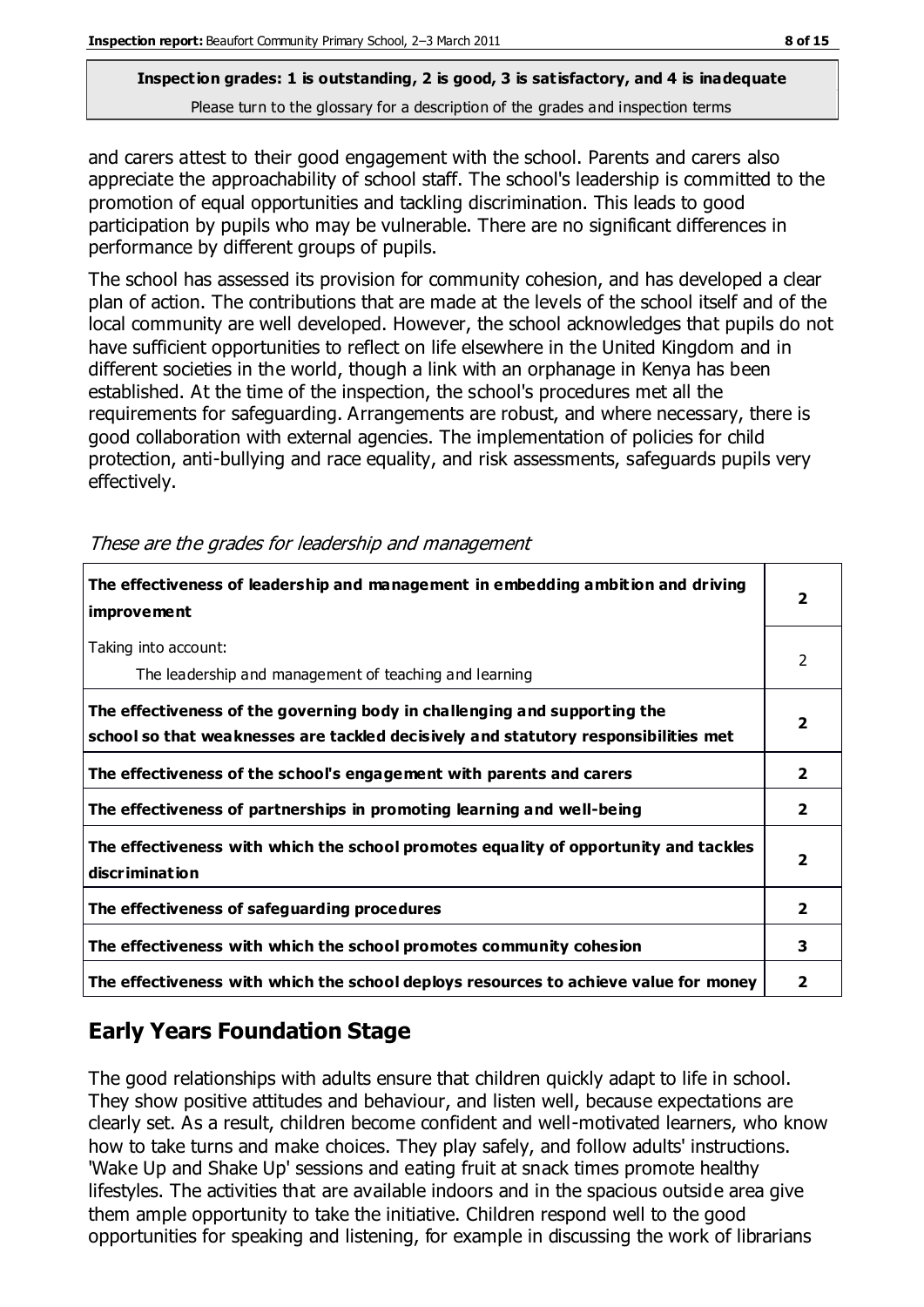and doctors. There is encouragement to become more independent, for instance through tidying up. Children's achievement is satisfactory, and best in early learning in mathematics and in physical development. They enter Year 1 with knowledge and skills that are broadly typical for their age, except in reading and writing, where too many do not reach the expectations for their age.

The teaching and curriculum in the Reception classes are satisfactory, and have some good features. Discussions are adeptly handled and encourage children's reasoning and their language development. The teachers and assistants collaborate well. Good account of children's interests is taken in planning new work. Staff use assessment information well to build up children's records of achievement. However, they do not make as much use of this information as they could to improve children's progress in reading and writing.

Leadership and management are satisfactory. Children benefit from the good induction programme in the summer before they start school. This was well illustrated by the parent who wrote, 'My son is extremely settled at Beaufort due to the fantastic preparation the teachers did last year.' The school is aware from its self-evaluation that children's achievement is lower in reading and writing by comparison with other areas, and is taking action to address this weakness. However, it is too early to judge the impact.

| Overall effectiveness of the Early Years Foundation Stage                             |  |  |
|---------------------------------------------------------------------------------------|--|--|
| Taking into account:<br>Outcomes for children in the Early Years Foundation Stage     |  |  |
| The quality of provision in the Early Years Foundation Stage                          |  |  |
| The effectiveness of leadership and management of the Early Years Foundation<br>Stage |  |  |

These are the grades for the Early Years Foundation Stage

### **Views of parents and carers**

There was a high rate of return of completed questionnaires. Most parents and carers feel that the school promotes a healthy lifestyle, and almost all also feel that the school keeps their child safe. The great majority believe that the quality of teaching is good. Most feel well informed about their children's progress, and think they are making enough progress. The great majority judge that the school deals effectively with unacceptable behaviour. Inspectors endorse these views.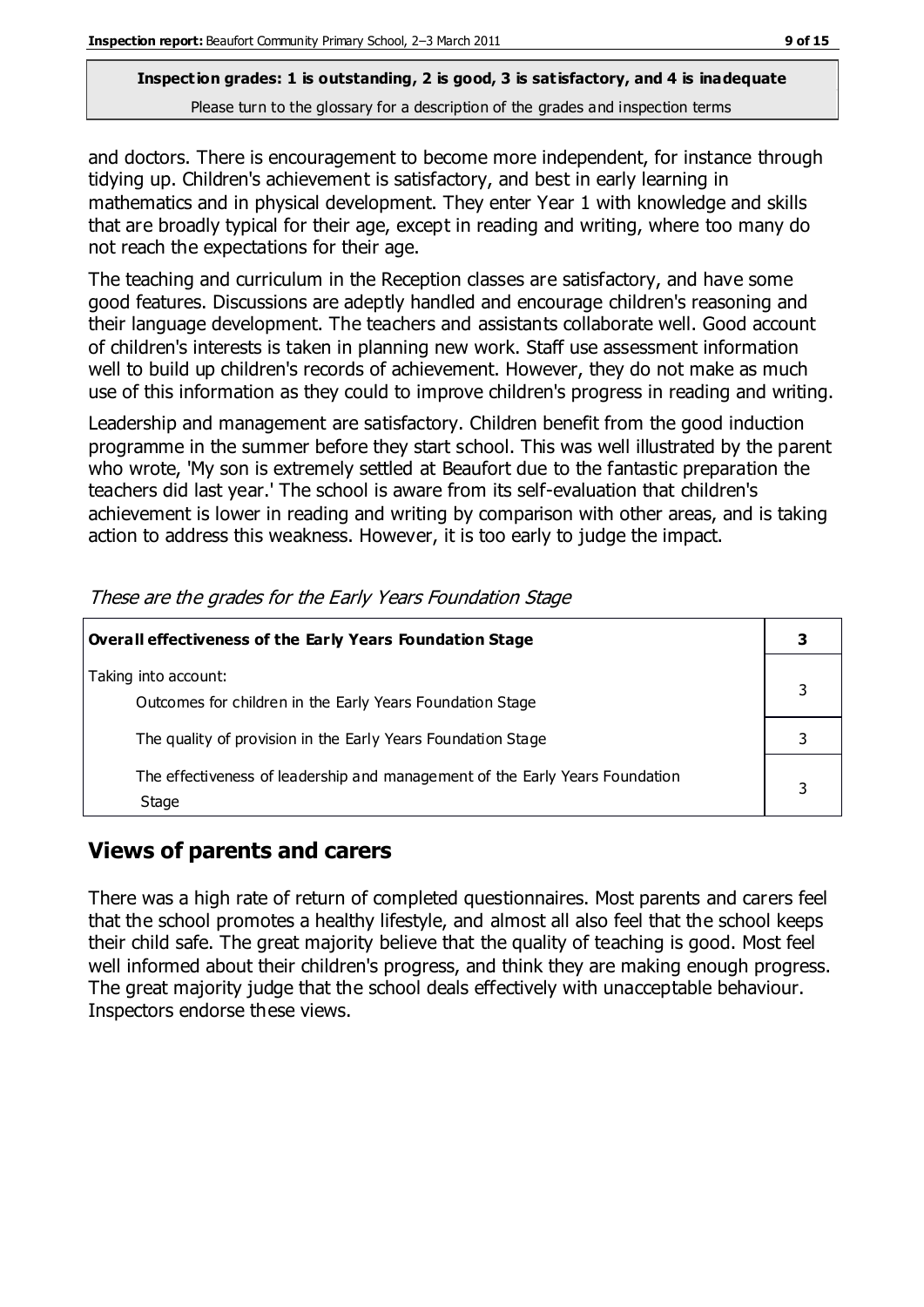#### **Responses from parents and carers to Ofsted's questionnaire**

Ofsted invited all the registered parents and carers of pupils registered at Beaufort Community Primary School to complete a questionnaire about their views of the school. In the questionnaire, parents and carers were asked to record how strongly they agreed with 13 statements about the school.

The inspection team received 139 completed questionnaires by the end of the on-site inspection. In total, there are 245 pupils registered at the school.

| <b>Statements</b>                                                                                                                                                                                                                                       |              | <b>Strongly</b><br>agree |              | <b>Disagree</b><br>Agree |                | <b>Strongly</b><br>disagree |                |                |
|---------------------------------------------------------------------------------------------------------------------------------------------------------------------------------------------------------------------------------------------------------|--------------|--------------------------|--------------|--------------------------|----------------|-----------------------------|----------------|----------------|
|                                                                                                                                                                                                                                                         | <b>Total</b> | $\frac{0}{0}$            | <b>Total</b> | $\frac{0}{0}$            | <b>Total</b>   | $\frac{0}{0}$               | <b>Total</b>   | $\frac{0}{0}$  |
| My child enjoys school                                                                                                                                                                                                                                  | 79           | 57                       | 58           | 42                       | 1              | $\mathbf{1}$                | 1              | $\mathbf{1}$   |
| The school keeps my child<br>safe                                                                                                                                                                                                                       | 89           | 64                       | 46           | 33                       | 3              | 2                           | $\mathbf 0$    | $\mathbf 0$    |
| My school informs me about<br>my child's progress                                                                                                                                                                                                       | 42           | 30                       | 85           | 61                       | 10             | 7                           | $\mathbf{1}$   | $\mathbf{1}$   |
| My child is making enough<br>progress at this school                                                                                                                                                                                                    | 52           | 37                       | 78           | 56                       | 6              | 4                           | 1              | $\mathbf{1}$   |
| The teaching is good at this<br>school                                                                                                                                                                                                                  | 67           | 48                       | 65           | 47                       | 4              | 3                           | $\mathbf 0$    | $\mathbf 0$    |
| The school helps me to<br>support my child's learning                                                                                                                                                                                                   | 58           | 42                       | 67           | 48                       | 12             | 9                           | 1              | $\mathbf{1}$   |
| The school helps my child to<br>have a healthy lifestyle                                                                                                                                                                                                | 62           | 45                       | 69           | 50                       | 4              | 3                           | 2              | $\mathbf{1}$   |
| The school makes sure that<br>my child is well prepared for<br>the future (for example<br>changing year group,<br>changing school, and for<br>children who are finishing<br>school, entering further or<br>higher education, or entering<br>employment) | 46           | 33                       | 71           | 51                       | 5              | 4                           | $\mathbf{1}$   | 1              |
| The school meets my child's<br>particular needs                                                                                                                                                                                                         | 55           | 40                       | 76           | 55                       | 4              | 3                           | 1              | $\mathbf{1}$   |
| The school deals effectively<br>with unacceptable behaviour                                                                                                                                                                                             | 59           | 42                       | 67           | 48                       | 7              | 5                           | 3              | $\overline{2}$ |
| The school takes account of<br>my suggestions and concerns                                                                                                                                                                                              | 39           | 28                       | 82           | 59                       | 6              | 4                           | $\overline{2}$ | 1              |
| The school is led and<br>managed effectively                                                                                                                                                                                                            | 66           | 47                       | 59           | 42                       | 6              | $\overline{4}$              | $\mathbf{1}$   | $\mathbf{1}$   |
| Overall, I am happy with my<br>child's experience at this<br>school                                                                                                                                                                                     | 65           | 47                       | 66           | 47                       | $\overline{4}$ | 3                           | $\mathbf{1}$   | $\mathbf{1}$   |

The table above summarises the responses that parents and carers made to each statement. The percentages indicate the proportion of parents and carers giving that response out of the total number of completed questionnaires. Where one or more parents and carers chose not to answer a particular question, the percentages will not add up to 100%.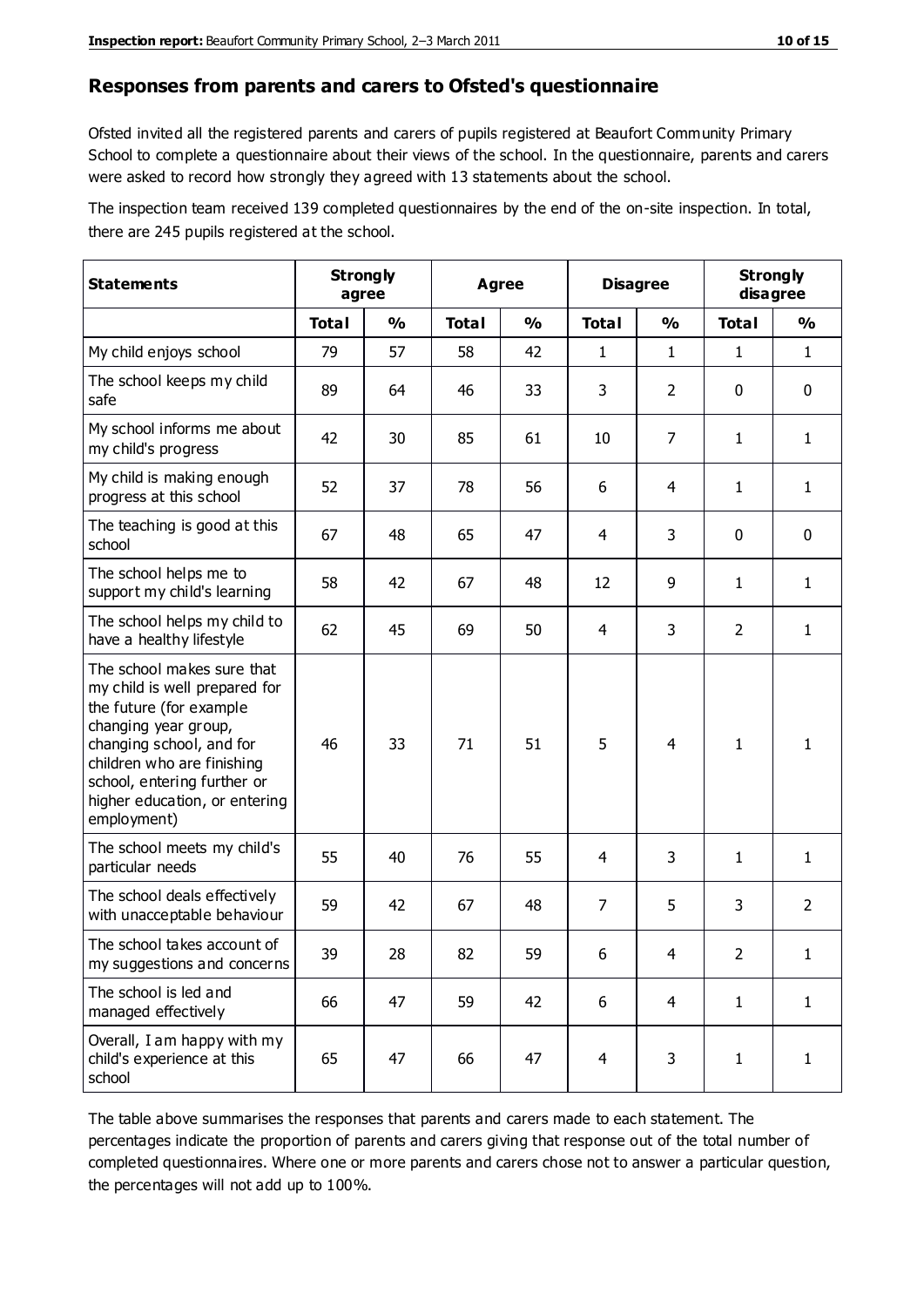### **Glossary**

| Grade   | <b>Judgement</b> | <b>Description</b>                                                                                                                                                                                                            |
|---------|------------------|-------------------------------------------------------------------------------------------------------------------------------------------------------------------------------------------------------------------------------|
| Grade 1 | Outstanding      | These features are highly effective. An outstanding school<br>provides exceptionally well for all its pupils' needs.                                                                                                          |
| Grade 2 | Good             | These are very positive features of a school. A school that<br>is good is serving its pupils well.                                                                                                                            |
| Grade 3 | Satisfactory     | These features are of reasonable quality. A satisfactory<br>school is providing adequately for its pupils.                                                                                                                    |
| Grade 4 | Inadequate       | These features are not of an acceptable standard. An<br>inadequate school needs to make significant improvement<br>in order to meet the needs of its pupils. Ofsted inspectors<br>will make further visits until it improves. |

### **What inspection judgements mean**

### **Overall effectiveness of schools**

|                       | Overall effectiveness judgement (percentage of schools) |      |                     |                   |
|-----------------------|---------------------------------------------------------|------|---------------------|-------------------|
| <b>Type of school</b> | <b>Outstanding</b>                                      | Good | <b>Satisfactory</b> | <b>Inadequate</b> |
| Nursery schools       | 59                                                      | 35   | 3                   | 3                 |
| Primary schools       | 9                                                       | 44   | 39                  | 7                 |
| Secondary schools     | 13                                                      | 36   | 41                  | 11                |
| Sixth forms           | 15                                                      | 39   | 43                  | 3                 |
| Special schools       | 35                                                      | 43   | 17                  | 5                 |
| Pupil referral units  | 21                                                      | 42   | 29                  | 9                 |
| All schools           | 13                                                      | 43   | 37                  | 8                 |

New school inspection arrangements were introduced on 1 September 2009. This means that inspectors now make some additional judgements that were not made previously.

The data in the table above are for the period 1 September 2009 to 31 August 2010 and are consistent with the latest published official statistics about maintained school inspec tion outcomes (see **[www.ofsted.gov.uk](http://www.ofsted.gov.uk/)**).

The sample of schools inspected during 2009/10 was not representative of all schools nationally, as weaker schools are inspected more frequently than good or outstanding schools.

Percentages are rounded and do not always add exactly to 100.

Sixth form figures reflect the judgements made for the overall effectiveness of the sixth form in secondary schools, special schools and pupil referral units.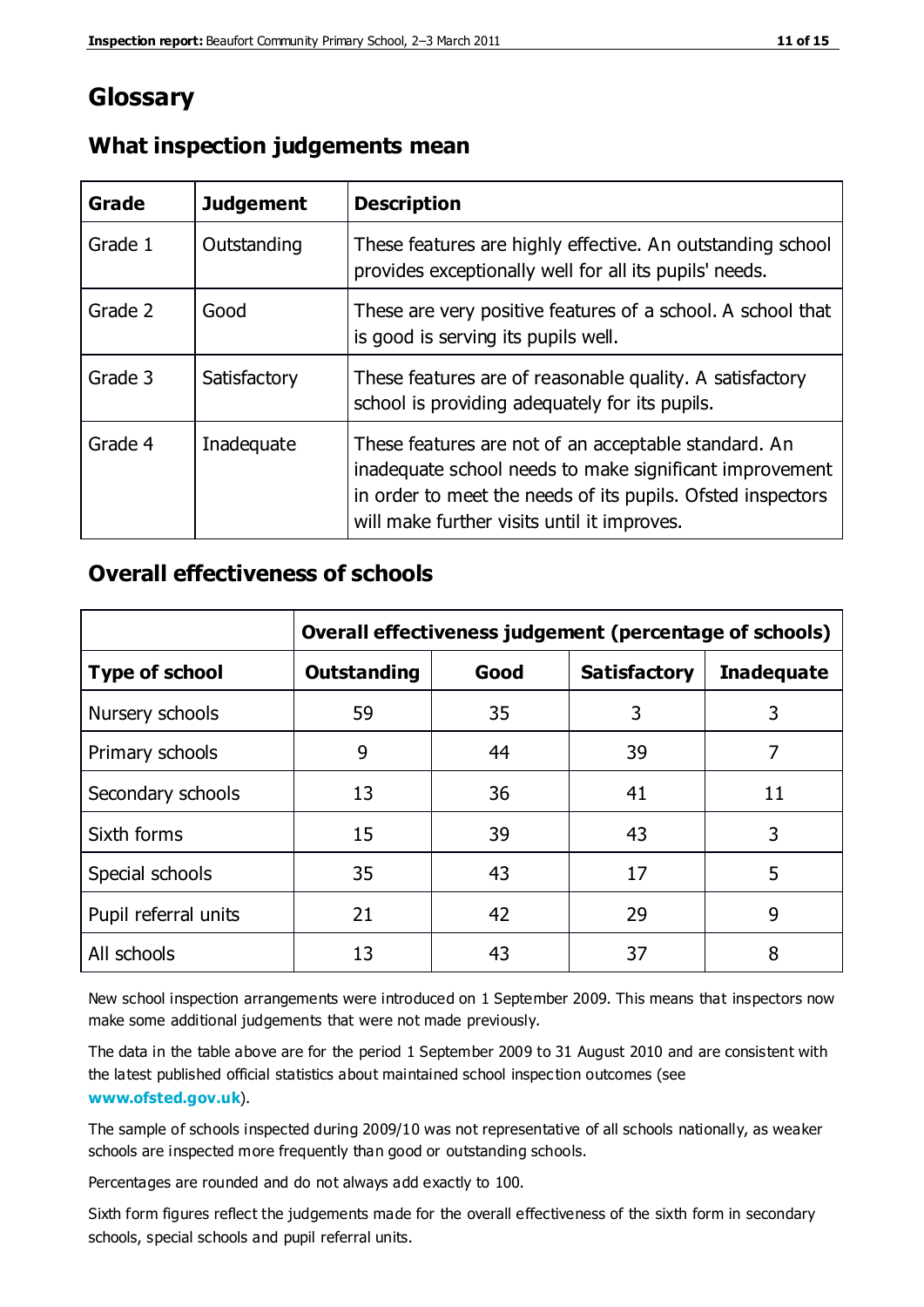### **Common terminology used by inspectors**

| Achievement:               | the progress and success of a pupil in their learning,<br>development or training.                                                                                                                                                          |  |  |
|----------------------------|---------------------------------------------------------------------------------------------------------------------------------------------------------------------------------------------------------------------------------------------|--|--|
| Attainment:                | the standard of the pupils' work shown by test and<br>examination results and in lessons.                                                                                                                                                   |  |  |
| Capacity to improve:       | the proven ability of the school to continue<br>improving. Inspectors base this judgement on what<br>the school has accomplished so far and on the quality<br>of its systems to maintain improvement.                                       |  |  |
| Leadership and management: | the contribution of all the staff with responsibilities,<br>not just the headteacher, to identifying priorities,<br>directing and motivating staff and running the school.                                                                  |  |  |
| Learning:                  | how well pupils acquire knowledge, develop their<br>understanding, learn and practise skills and are<br>developing their competence as learners.                                                                                            |  |  |
| Overall effectiveness:     | inspectors form a judgement on a school's overall<br>effectiveness based on the findings from their<br>inspection of the school. The following judgements,<br>in particular, influence what the overall effectiveness<br>judgement will be. |  |  |
|                            | The school's capacity for sustained<br>improvement.                                                                                                                                                                                         |  |  |
|                            | Outcomes for individuals and groups of pupils.                                                                                                                                                                                              |  |  |
|                            | The quality of teaching.                                                                                                                                                                                                                    |  |  |
|                            | The extent to which the curriculum meets<br>pupils' needs, including, where relevant,<br>through partnerships.                                                                                                                              |  |  |
|                            | The effectiveness of care, guidance and<br>support.                                                                                                                                                                                         |  |  |
| Progress:                  | the rate at which pupils are learning in lessons and<br>over longer periods of time. It is often measured by<br>comparing the pupils' attainment at the end of a key                                                                        |  |  |

stage with their attainment when they started.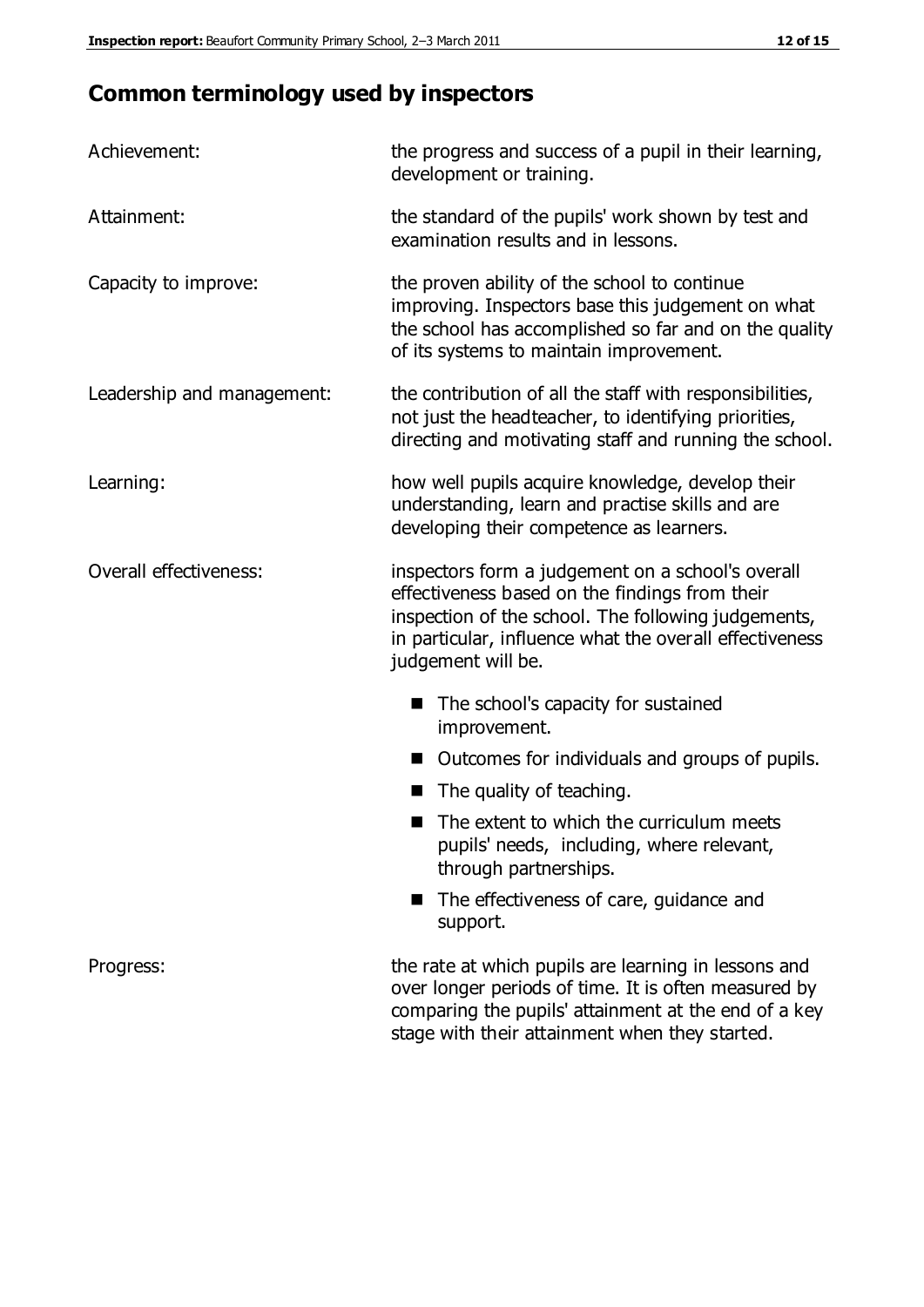### **This letter is provided for the school, parents and carers to share with their children. It describes Ofsted's main findings from the inspection of their school.**

4 March 2011

#### Dear Pupils

#### **Inspection of Beaufort Community Primary School, Woking GU21 3RG**

We would like to thank all of you for your help during the inspection. We enjoyed seeing you in your classrooms and talking to you at playtimes and lunchtimes. We especially thank those of you who filled in the pupils' questionnaire.

We think that Beaufort Community Primary is a good school.

These are the positive things about your school

- Your school is very welcoming and sets a positive climate for your learning.
- The headteacher and other leaders are good at their jobs and know how to improve your school.
- All the adults take good care of you.
- Your understanding of healthy lifestyles is good, and you feel very safe at school.
- Your contributions to the school and to the community are good.
- You enjoy school, listen and cooperate well in lessons and behave well.
- The teaching is good, and the school has made the curriculum interesting for you.
- Your achievement is good. You make good progress so that by the end of Year 6, your attainment is broadly average, though better in English than in mathematics.
- You participate well in the good range of extra-curricular clubs.
- Most of your parents are very pleased with your experience at the school.

What your school needs to do now

- Help you to raise your attainment in mathematics by making sure that teachers' marking tells you what you need to do to improve, and by making better use of targets to show you the next steps in your learning.
- Help children in the Reception classes to improve their achievement in reading and writing by making greater use of teachers' records of their progress.
- Improve attendance at your school so that it is at least average.

You can help by continuing to work hard and taking advantage of the improvements that your school will be making. We wish you every success in the future.

Yours sincerely

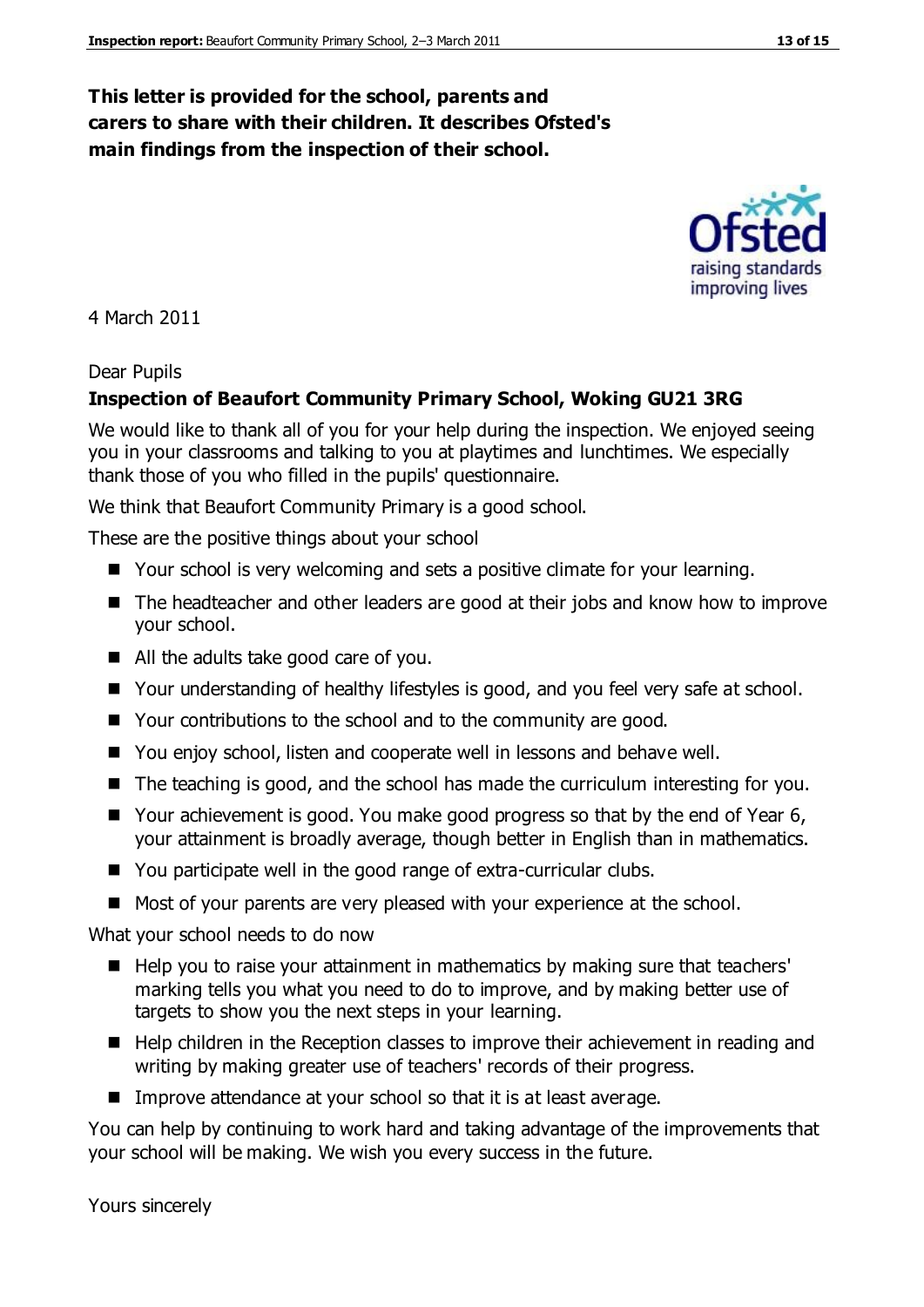Chris Grove Lead inspector